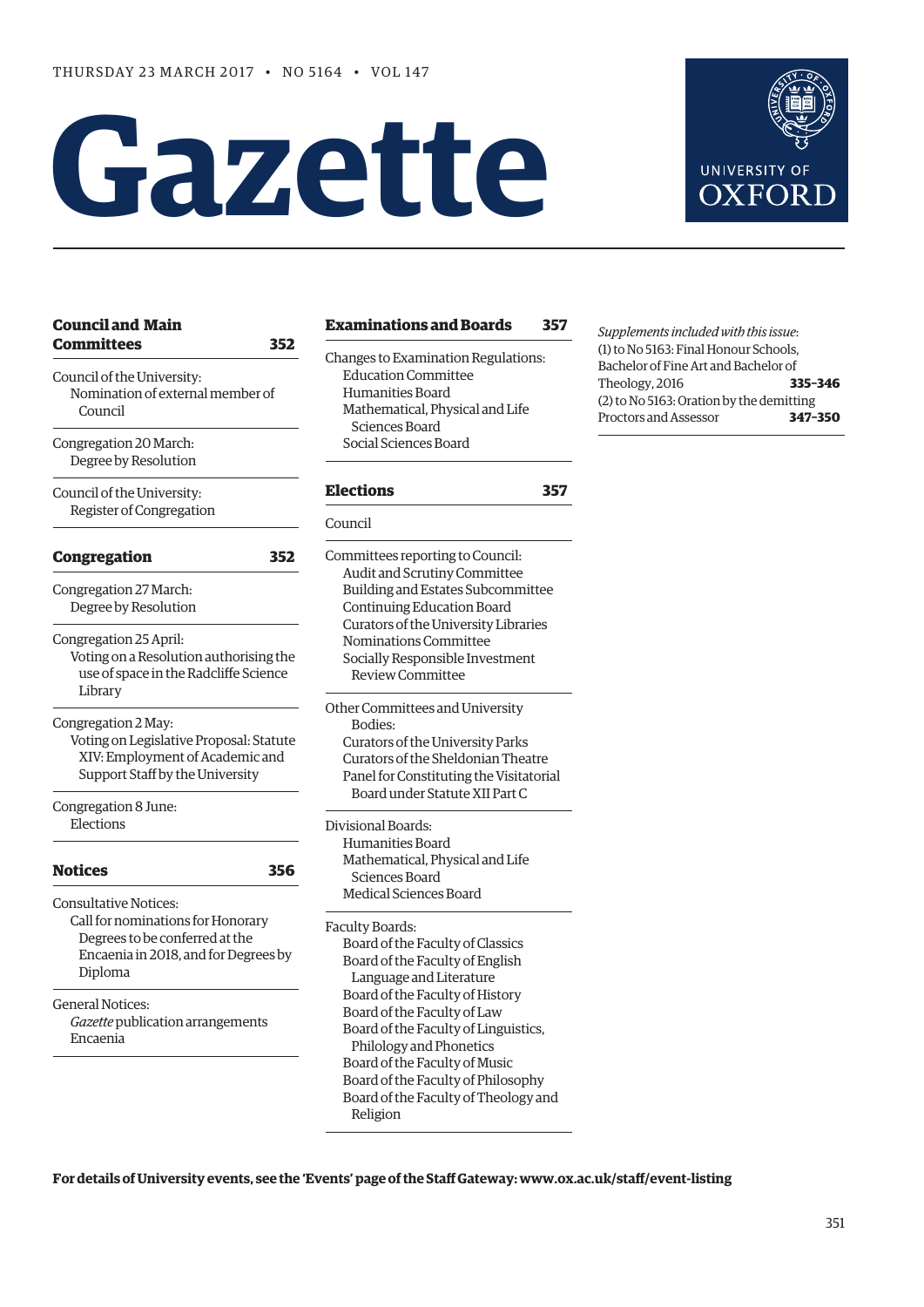# <span id="page-1-0"></span>Council and Main **Committees**

# Congregation

# **Council of the University**

# **Nomination of external member of Council**

Under regulation 9.3 of Congregation Regulations 2 of 2002, the nomination below shall be deemed to be approved unless not later than **4pm on 13 April** the Registrar has received from not fewer than 20 members of Congregation a written request for a postal ballot to be taken in respect of that nomination.

# **Approval of the nomination of Dame Kate Barker as an external member of Council**

The nomination by Council, under the provisions of section 4 (7)–(10) of Statute VI, of Dame Kate Barker to fill the vacancy left by Sir Crispin Davis, who stood down after two terms as an external member of Council, is submitted for approval.

# *Notes on the nominated external member of Council*

Dame Kate Barker, a business economist with extensive experience in both the public and private sectors, was made Dame Commander of the Order of the British Empire for services to the economy in 2014. She graduated in Philosophy, Politics and Economics (St Hilda's 1976) and subsequently worked as an economist at the National Institute for Economic and Social Research, Ford of Europe and the Confederation of British Industry, where she was Chief Economic Advisor.

From 2001 to 2010 she was a member of the Monetary Policy Committee at the Bank of England. During this time she led two major public policy reviews commissioned by the then Chancellor and the Secretary of State for Communities and Local Government: the Barker Review of UK Housing Supply (2003–4); and the Barker Review of Land-Use Planning (2005–6). She later chaired the Commission on the Future of Health and Social Care in England for the King's Fund. Until 2010 she was a member and then Chair of the Board of Governors at Anglia Ruskin University. More recently she has been a senior advisor to Credit Suisse and a nonexecutive director of Electra Private Equity plc.

Dame Kate is currently the Chair of Trustees at the British Coal Staff Superannuation Scheme and holds non-executive directorships at Yorkshire Building Society and Taylor Wimpey plc, at which she is a member of the audit, risk and remuneration committees. She is also Chair of the Consumer Prices Stakeholder Panel at the Office for National Statistics and a nonexecutive member of the Office for Budget Responsibility.

# **Congregation** 20 March

# **Degree by Resolution**

*This content has been removed as it contains personal information protected under the Data Protection Act.*

# **Council of the University**

# **Register of Congregation**

The Vice-Chancellor reports that the following names have been added to the Register of Congregation:

- Dennis, S, Medical Sciences Divisional **Office** Keum, T-Y, Christ Church Norman, S J, St Hilda's
- Williams, B A, Jesus

# **Divisional and Faculty Boards**

For changes in regulations for examinations see '[Examinations and Boards'](#page-6-0) below.

# **Congregation** 27 March

## **Degree by Resolution**

*This content has been removed as it contains personal information protected under the Data Protection Act.*

# **Congregation** 25 April

¶ Members of Congregation are reminded that any two members may, not later than **noon on 17 April**, give notice in writing to the Registrar that they wish to oppose or amend the resolution below (see the note on the conduct of business in Congregation below). If no such notice has been given, and unless Council has declared otherwise or the meeting has been adjourned, the resolution shall be declared carried, and the meeting may be cancelled.

# **Voting on a Resolution authorising the use of space in the Radcliffe Science Library**

# *Explanatory Note*

The University museums (comprising the Ashmolean Museum, the Oxford University Museum of Natural History, the Pitt Rivers Museum and the History of Science Museum) house a large amount of material, predominately collections not on public display, within the Old Power Station (OPS). On 24 March 2015 Congregation approved the allocation of the OPS to the Saïd Business School (*Gazette* No 5091*,* [19 March](http://www.ox.ac.uk/gazette/2014-2015/19march2015-no5091/congregation/#202406)  [2015, p428](http://www.ox.ac.uk/gazette/2014-2015/19march2015-no5091/congregation/#202406)), effective upon the building becoming vacant.

On 18 February 2016 Congregation approved the allocation of the subbasement of the Radcliffe Science Library (RSL) to the museums to help facilitate the move of the collections out of the OPS and allow for the preparation and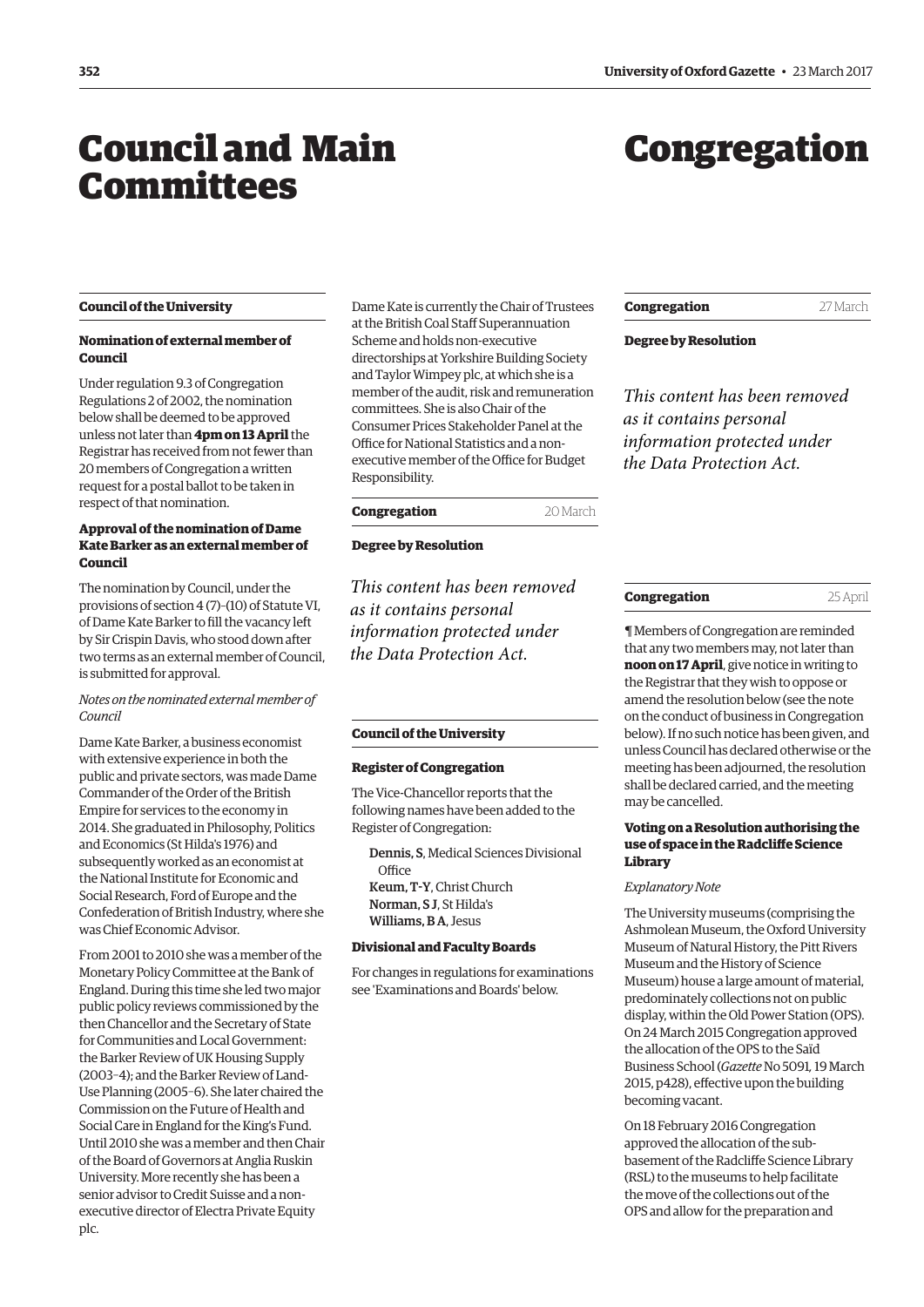storage of the collections. The Gardens, Libraries and Museums Division (GLAM) is now requesting allocation of part of the basement of the RSL to create a long-term shared Collections Research Centre (CRC). This may also further facilitate the removal of material from the OPS (which exceeds the capacity of the sub-basement), as well as (potentially) material located in the All Saints Church at Nuneham (as the site is in the process of being sold) and other small storage sites across the University. In addition, it anticipates that the space will provide facilities for teaching, research and conservation.

GLAM believes that the creation of the CRC will provide much-improved access to the collections in a central Oxford location, adjacent to the museums and academic departments, and will facilitate use of the collections for research projects and enhance the scope for interdisciplinary work.

The proposed allocation has been discussed specifically with the Mathematical, Physical and Life Sciences and Medical Sciences Divisions and there are no competing bids for the space.

## *Text of Resolution*

That approximately 1,852 sqm net usable area (NUA) in the basement of the Radcliffe Science Library (building number 225) be allocated to the University museums (comprising the Ashmolean Museum, the Museum of the History of Science, the Oxford University Museum of Natural History and the Pitt Rivers Museum) for an initial period of five years from a date on or before 1 October 2017.

# **Congregation** 2 May

¶ Members of Congregation are reminded that any two members may, not later than **noon on 24 April**, give notice in writing to the Registrar that they intend to oppose or amend the legislative proposal below (see the note on the conduct of business in Congregation below). If no such notice has been given, and unless Council has declared otherwise or the meeting has been adjourned, the legislative proposal shall be carried, and the meeting may be cancelled.

# **Voting on Legislative Proposal: Statute XIV: Employment of Academic and Support Staff by the University**

## *Explanatory Note*

# INTRODUCTION

The Employer-Justified Retirement Age (EJRA) was introduced, following extensive consultation, in 2011, after the abolition of the default retirement age. It requires all academic and academic-related staff to retire on 30 September preceding the 68th birthday, unless they have successfully made a case for extended employment.

The EJRA was introduced for a period of ten years, with the expectation that it would be reviewed in 2016 and 2021. The 2016 review has now been conducted by an independent Review Group ('the Group') comprising senior staff from each of the divisions and representatives from Congregation and the Conference of Colleges. The Group was asked to consider:

i. the extent to which the EJRA is meeting the *Aims* identified when the policy was established, and thus can be justified in law;

ii. whether the EJRA is appropriately set at the 30 September before an individual's 68th birthday; and

iii. whether the policy is applied to the right staff groups.

The Group's report, which makes 11 recommendations, is published online at: [www.ox.ac.uk/staff/consultations/ejra](www.ox.ac.uk/staff/consultations/ejra-review)review.

In summary, the Group recommends: that the EJRA be retained, with adjusted *Aims* and a reduced coverage; that the age for the EJRA be raised to 68 (with a recommendation that it is raised by a further year to 69 following the ten-year review in 2021, in line with anticipated increases in longevity of two years per decade); that the procedure be revised to better support all those involved; and that all these changes come into effect as soon as is practicable.

At its meeting on 6 February, Council received the Group's Report and agreed to publish it within the University and to consult on its recommendations. The [consultation is published at www.ox.ac.uk/](www.ox.ac.uk/EJRA) EJRA. The Vice-Chancellor sent an email to staff launching the consultation on 10 February, and held her Question Time on 7 March on the subject of 'Retirement at Oxford and you'. There was an online consultation, to which 71 responses were received. These have been published in full on the EJRA website save where

respondents asked that their feedback be withheld from publication or that it be published anonymously. 135 staff attended the Vice-Chancellor's question and answer session, which was fully booked.

At its meeting on 13 March, Council considered the Report for a second time and the feedback from the consultation. Council is very grateful to the Group for its careful consideration of the issues, and to all those who contributed to the consultation, orally at the Question Time and online. The responses demonstrate the diverse range of views held on this in the University, and the strength of feeling this issue can generate. Council fully acknowledges that coming to a decision on the future of the EJRA is a difficult one for the University.

After giving careful consideration to the Report and to the feedback received, Council recommends the adoption of all the recommendations of the EJRA working group.

# THE LEGISLATIVE PROPOSAL

The following legislative proposal is put forward by Council and seeks approval for amendments to the statutes and regulations which govern the coverage of the EJRA and the age at which it is set. If the legislative proposal is carried, the EJRA policy and exceptions procedure, related guidance and supporting documents will be reviewed and updated by Personnel Committee subject, in the case of the policy and procedures, to the approval of Council to give effect to the remainder of the Group's recommendations. In doing so, these bodies will in particular address recommendations 8–10 to improve the processes involved in the implementation of the EJRA for all concerned, particularly for potential applicants under the policy to work beyond the EJRA.

# THE GROUP'S REPORT

The Group operated entirely independently and took a consultative and evidence-based approach. It ran three open meetings for staff, took feedback through a dedicated inbox and consulted the UCU, divisional boards, and other relevant staff groups, including recently retired staff. It considered internal and external data and was briefed on pensions and legal matters.

The data on which the Group based its analysis, along with a description of the Group's reasoning, are contained within the Report and its annexes.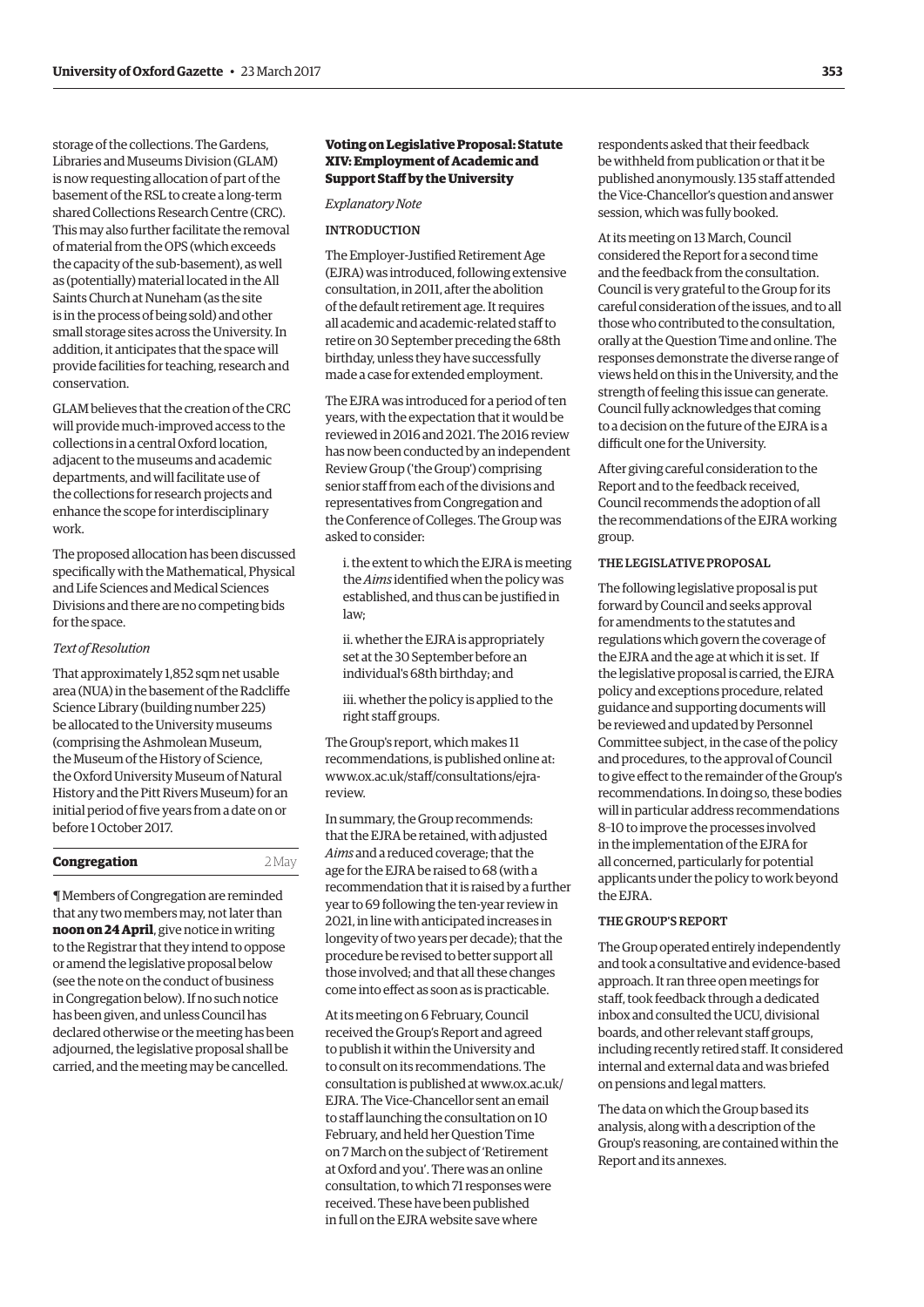# **CONCLUSIONS**

The Group considered each of the *Aims* in turn and decided that they remain important to the University's objective to sustain high standards in teaching, research and administration.

It assessed the evidence concerning the EJRA's contribution, in the first five years of its operation, to the achievement of the *Aims through the creation of vacancies*, and concluded that the evidence is showing, in the main, that the EJRA is contributing to: opportunities for career progression; refreshment; succession planning; the enhancement of diversity; and intergenerational fairness. They found that, although these objectives remain important, it cannot be shown that the EJRA is contributing substantially to the University's flexibility in the academicrelated workforce or ability to maintain morale in the face of financial constraints.

The Group considered the coverage of the EJRA and decided that it should be adjusted to better reflect the staff groups where the data shows that the EJRA will continue to have the most substantial impact in meeting the *Aims*. They saw it as an additional benefit that this would align closely with eligibility for membership of Congregation<sup>1</sup>, recognising the importance of consistency of treatment within that body.

In considering the age at which the EJRA should be set, the Group sought to balance the importance of sustaining progress against the *Aims* with their wish to take into account increased longevity, changes to pension provision, and proportionality, so as to ensure fairness to employees of all ages, including those beginning and those approaching the end of their careers.

The Group noted that there were a number of ways in which the process and supporting documentation for applying for extended employment beyond the EJRA could be improved, to better support individuals and their managers and to ensure that staff reaching the retirement age have clarity about their options, feel valued and have sufficient time to discuss their case. Better training for relevant line managers is required.

# RECOMMENDATIONS

The Group's recommendations are as follows:

*(a) Recommendations concerning the EJRA policy*

Recommendation 1: The Group recommends that the *Aims* be recast in order to make clear that the first *Aim* is an overarching objective which relies on the achievement of the other *Aims*, and not a freestanding objective in itself.

# *NB: The first Aim reads: Safeguarding the high standards of the University in teaching, research and professional services.*

Recommendation 2: The Group noted that they had not been able to draw conclusions about the impact of the EJRA on ethnicity and disability because the number of staff known to belong to these minority groups is smaller than the number for whom their status is unknown. It is recommended that steps be taken to address the high proportion of 'unknowns' if at all possible before the ten-year review of the EJRA in 2021, in order that a fuller analysis in relation to these minority groups can be undertaken.

Recommendation 3: The Group recommends that the sixth *Aim* be removed, on the basis that there is little evidence that the EJRA is contributing to it.

*NB: The sixth Aim reads: Facilitating flexibility through turnover in the academicrelated workforce, especially at a time of headcount restraint, to respond to the changing business needs of the University, whether in administration, IT, the libraries, or other professional areas.*

Recommendation 4: The Group recommends that the seventh *Aim* be removed, on the basis that there is no evidence that the EJRA is contributing substantially to it, and that the University is currently using other means to achieve it.

*NB: The seventh Aim reads: Minimising the impact on staff morale by using a predictable retirement date to manage any future financial cuts or constraints by retiring staff at the EJRA.*

Recommendation 5: The Group recommends that the EJRA be retained, with the purpose of safeguarding the high standards of the University in teaching, research and professional services, through its contribution to the achievement of the revised set of *Aims*.

Recommendation 6: The Group recommends that the coverage of the EJRA be aligned with the group of staff who are

eligible for membership of Congregation ie to academic staff, research, and administrative and professional staff in grades 8 and above.

Recommendation 7: The Group recommends that (with due notice) the EJRA be moved by one year to 30 September before the 69th birthday (ie an EJRA of 68) for all staff that it covers. It further recommends that the age of the EJRA be raised by another year to 69 in 2022, to mirror changes in longevity, provided that the ten-year data confirms the trends observed in this interim review.

# *(b) Recommendations concerning the exceptions process ('the procedure')*

Recommendation 8: The process, and particularly the paperwork supporting it, should be reviewed to ensure that it protects the dignity of applicants, is relevant to each staff group, and emphasises the value that the University places on those who have been in its employ.

Recommendation 9: Further support, perhaps in the form of training and guidance, should be given to heads of department to ensure that they can carry out their role in the process effectively and supportively. This should include further information on the alternatives to extended employment.

Recommendation 10: Thought should be given to whether further guidance is necessary in relation to the funding of extensions, to assist those for whom less grant funding is accessible to identify other legitimate funding sources in support of applications for extensions.

Recommendation 11: The deadline for applications for extended employment for all staff should be moved to two years prior to the EJRA date.

# IMPLEMENTATION

It is proposed that the change in the coverage of the EJRA and the change in the retirement date from 30 September preceding the 68th birthday to 30 September preceding the 69th birthday will come into effect from 1 October 2017 ie those who are due to retire at age 67 on 30 September 2017 will do so. All other staff will have a retirement date of 30 September preceding the 69th birthday, unless they have successfully applied to the EJRA Committee (or, before 1 October 2015, to the EJRA Panel) for an extension to their employment.

The change in deadline for applications for extensions (from one year prior to the EJRA

<sup>1</sup> Eligibility for Congregation is slightly wider than those in grade 8 and above; it includes some faculty members, who are academic or research staff at lower grades. The intention, for the purposes of clarity and to focus the EJRA on the grades at which it is having the most impact, is to limit the coverage of the EJRA to those in grade 8 and above. Grade 8 and above includes academic, research and administrative and professional roles in grade 8 and above of the University payscale and those roles that are assessed as being equivalent.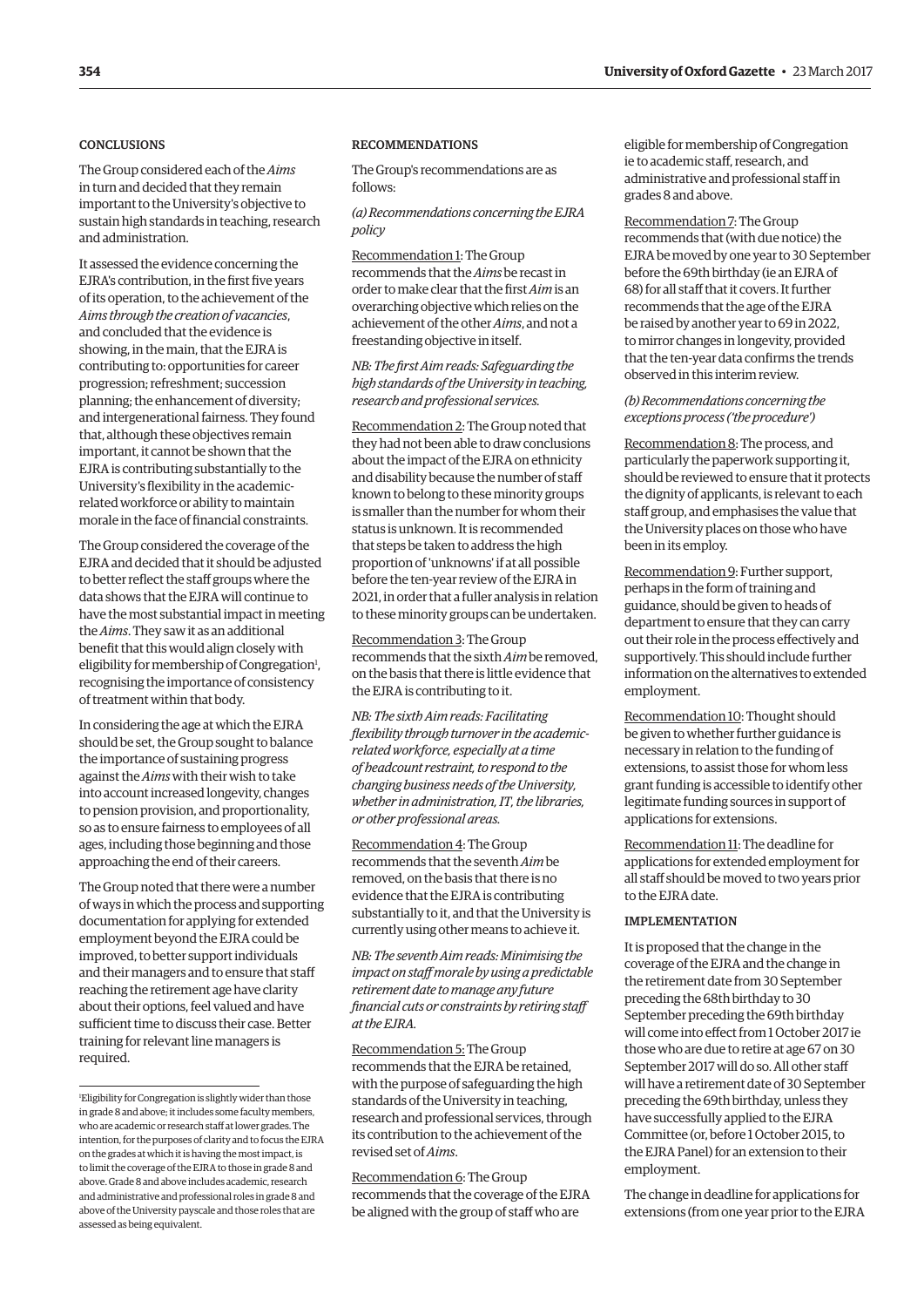date to two years prior to the EJRA date) will also come into effect on 1 October 2017.

If any individual has an EJRA date later than 30 September preceding their 69th birthday and that date falls before 30 September 2019, such that it will not be possible for them to apply for any subsequent application two years in advance, an individual timetable will be set, with the agreement of the Chair of the EJRA Committee.

A table setting out how this will affect those who are nearing the EJRA is available online at [www.ox.ac.uk/EJRA.](http://www.ox.ac.uk/EJRA)

*WHEREAS it is expedient to amend Statute XIV concerning employment, THE UNIVERSITY ENACTS AS FOLLOWS.*

**1** In Statute XIV, concerning employment, amend section 15 as follows (new text underlined, deleted text struck through):

'15. (1) Every employee of the University who holds a post on, or assessed as equivalent to, grade 8 or above within section 3 (1) (*a*) or (*b*) of Statute XII, other than the holder of a professorship to which a canonry is annexed who is exempt from membership of the appropriate pension scheme referred to in section 12 of this statute, shall normally retire from employment not later than the 30th September immediately preceding his or her 69th birthday shall retire not later than the date applicable to that employee as laid down by Council by regulation.

(2) Council may make arrangements to provide for the continued employment of employees, for a limited period and in special circumstances, as described in the EJRA policies and procedures (as amended from time to time by Council on the recommendation of Personnel Committee).'

**2** This statute shall be effective from 1 October 2017.

# *Changes in Regulations to be made by Council if the Statutes are approved*

**1** In Council Regulations 3 of 2004, concerning employment, amend regulation 7 as follows (deleted text struck through):

'7. (1) Every employee of the University specified in section 15 of Statute XIV shall normally retire from employment not later than the 30 September immediately preceding his or her 68th birthday.

(2) Any person may elect to retire to pension at, or at any time after, the minimum pension age stipulated in the rules of the pension scheme to which he or she belongs, as may be amended from time to time. Retirement benefits payable will be in accordance with the rules of the pension scheme.

(3) Council may make arrangements to provide for the continued employment in special cases of a person who wishes to remain in the employment of the University and whose services for the University it desires to retain.'

**2** In Council Regulations 21 of 2002, concerning University officers, amend regulation 4 as follows (new text underlined, deleted text struck through):

'4. The Vice-Chancellor is subject to the provisions concerning retirement age as set out in the Regulations for the Employment of University Staffsection 15 of Statute XIV.'

**3** These regulations shall be effective from 1 October 2017.

# **Congregation** 8 June

## **Elections**

# COUNCIL.

COMMITTEES REPORTING TO COUNCIL Audit and Scrutiny Committee Buildings and Estates Subcommittee Continuing Education Board Curators of the University Libraries Nominations Committee Socially Responsible Investment Review Committee

# OTHER COMMITTEES AND UNIVERSITY **BODIES**

Curators of the University Parks Curators of the Sheldonian Theatre Panel for Constituting the Visitatorial Board under Statute XII Part C

# DIVISIONAL BOARDS

Humanities Board Mathematical, Physical and Life Sciences Board Medical Sciences Board

### FACULTY BOARDS

Board of the Faculty of Classics Board of the Faculty of English Language and Literature Board of the Faculty of History Board of the Faculty of Law Board of the Faculty of Linguistics, Philology and Phonetics Board of the Faculty of Music Board of the Faculty of Philosophy Board of the Faculty of Theology and Religion

Details are in '[Elections'](#page-6-0) section below.

# **Note on procedures in Congregation**

¶ Business in Congregation is conducted in accordance with Congregation Regulations 2 of 2002 [\(www.admin.ox.ac.uk/statutes/](http://www.admin.ox.ac.uk/statutes/regulations/529-122.shtml) [regulations/529-122.shtml\). A p](http://www.admin.ox.ac.uk/statutes/regulations/529-122.shtml)rintout of these regulations, or of any statute or other regulations, is available from the Council Secretariat on request. A member of Congregation seeking advice on questions relating to its procedures, other than elections, should contact Mrs F Burchett at the University Offices, Wellington Square (telephone: (2)80199; email: felicity. [burchett@admin.ox.ac.uk\); questions](mailto:felicity.burchett@admin.ox.ac.uk)  relating to elections should be directed to the Elections Officer, Ms S L S Mulvihill [\(telephone: \(2\)80463; email: elections.](mailto:elections.office@admin.ox.ac.uk) office@admin.ox.ac.uk).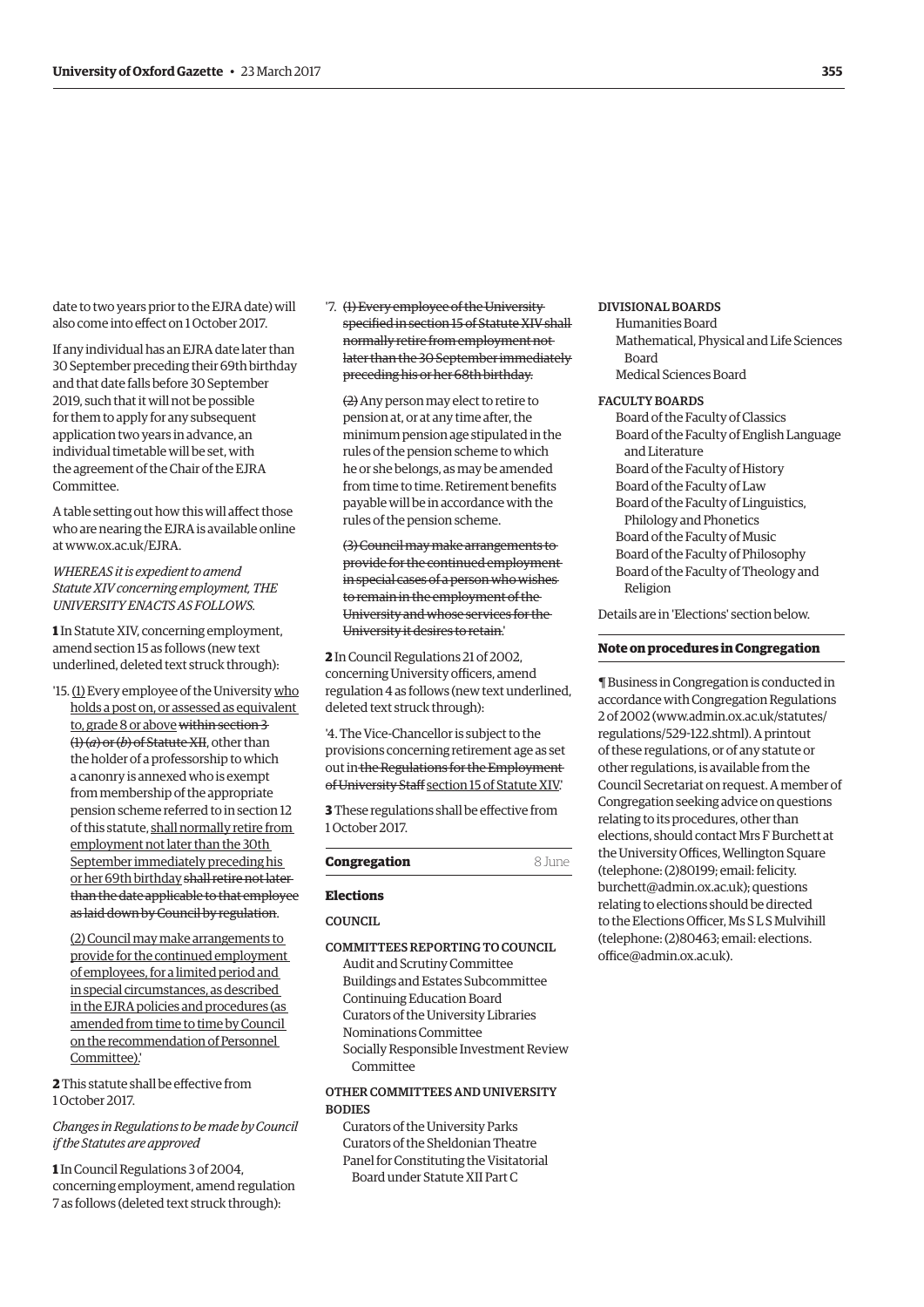# <span id="page-5-0"></span>Notices

# **Consultative Notices**

# **Call for nominations for Honorary Degrees to be conferred at the Encaenia in 2018, and for Degrees by Diploma**

Honorary degrees are conferred annually at Encaenia. Degrees by diploma are conferred on heads of state and royalty. Members of Congregation are encouraged to nominate individuals on whom such degrees might be conferred.

The deadline for nominations to be considered for Encaenia 2018 is **5 May 2017**.

The Honorary Degrees Committee is charged with considering nominations received, consulting Council and making recommendations to Congregation. It will consider new nominations alongside nominations received in the last three years.

When considering possible honorands, the committee will focus on individuals in the following categories:

**1** those of high academic distinction in the fields of research and scholarship of specific interest to the University of Oxford

**2** those distinguished in the visual, literary, musical and performing arts

**3** those distinguished in business and industry

**4** those who have played a distinguished role in public life, for example in contributing to progress and change in society

**5** those who have made a significant contribution to the activities of the University of Oxford – such individuals would normally also fall into one of the categories above.

Within the categories above the committee will aim to produce a balanced list, which takes account of the global dimension that characterises this University's activities.

It has adopted a target that half of the final list of names proposed to Congregation for the conferment of honorary degrees will be women and/or minorities. Members of Congregation are therefore encouraged to nominate individuals of conspicuous

distinction with particular reference to diversity.

Honorary degrees will not be conferred on anyone who holds, or who has retired from, a resident teaching, research or administrative post within the University or in any college or other society, except in exceptional circumstances such as distinguished service outside the terms of his or her paid service. In these circumstances, a proposal for an honorary MA may be put forward.

Nominations for honorary degrees at the Encaenia in 2018 and for degrees by diploma should be submitted on the approved application form. Further information and copies of the form are available at [www1.](https://www1.admin.ox.ac.uk/councilsec/governance/committees/hondegs) [admin.ox.ac.uk/councilsec/governance/](https://www1.admin.ox.ac.uk/councilsec/governance/committees/hondegs) committees/hondegs (single sign-on required), or from the Secretary to the Honorary Degrees Committee (ellen. [hudspith@admin.ox.ac.uk, \(2\)80092\). The](mailto:ellen.hudspith@admin.ox.ac.uk)  completed form should be returned to the Secretary by email by **5 May 2017**, under 'Strictly Confidential' cover.

While informal soundings within the University will often be desirable, every effort should be made to ensure that publicity is not at any stage given to any specific proposal for the conferral of an honorary degree. All nominations will be considered in strict confidence by the committee. The committee will report to Council in September and October and a list of honorands will be put to Congregation in Hilary term 2018.

The names of people on whom degrees by diploma and honorary degrees have recently been conferred are published in the *University Calendar* and on the aforementioned website.

The honorands at Encaenia 2017 will be:

Bryan A Stevenson Shirley Williams, Baroness Williams of Crosby Professor Robert Darnton Frank Gehry Professor Eugene Braunwald Professor Joan Argetsinger Steitz Professor Judith Weir

# **General Notices**

## *Gazette* **publication arrangements**

This is the final *Gazette* of Hilary term.

The first *Gazette* of Trinity term will be published on 20 April, and will include the Trinity term lecture supplement.

# DEADLINE CHANGE

Because of the Easter office closures, the deadline for us to receive items for publication in either the 20 April issue of the *Gazette* or the Trinity term lecture supplement has been brought forward to **noon on Thursday, 6 April**.

# **Encaenia**

# TICKET REGISTRATION FOR ENCAENIA 2017

Ticket registration for Encaenia, taking place this year on Wednesday, 21 June, at the Sheldonian Theatre, will open online on **26 April**. Interested guests are encouraged to visit [www.ox.ac.uk/encaenia fo](http://www.ox.ac.uk/encaenia)r information on eligibility, registration process, dress codes, event timings and answers to frequently asked questions.

# LORD CREWE'S BENEFACTION

Heads of House, University Officers (as given in Statute IX), holders of the Oxford degrees of Doctor of Divinity, Civil Law, Medicine, Letters, Science and Music, and the honorands are invited to partake of Lord Crewe's Benefaction to the University on the morning of the ceremony and then to walk in procession to the Sheldonian Theatre. Holders of the Oxford Higher Degrees (described above) who wish to participate are invited to contact the Events Office at [encaenia@admin.ox.ac.uk or](mailto:encaenia@admin.ox.ac.uk) on 01865 280524 for more information. All other guests will be contacted directly by the Events Office.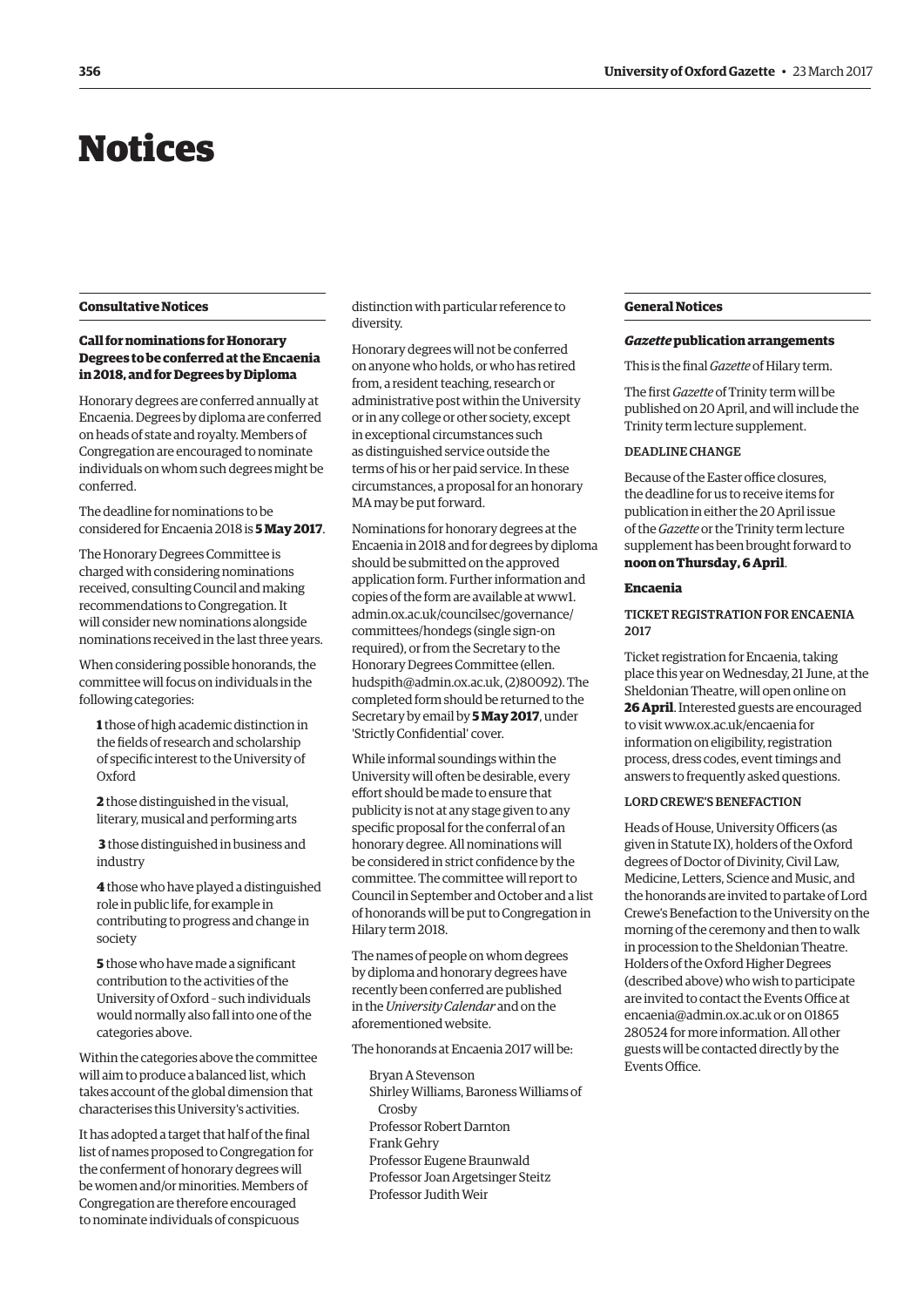# <span id="page-6-0"></span>Examinations and Boards

# Elections

# **Changes to Examination Regulations**

For the complete text of each regulation listed below and a listing of all changes to regulations for this year to date, [please see www.ox.ac.uk/gazette/](www.ox.ac.uk/gazette/examinationregulations) examinationregulations.

# **Education Committee**

REGULATIONS FOR THE CONDUCT OF UNIVERSITY EXAMINATIONS to formalise existing arrangements by

which the Proctors delegate certain decisions to other individuals

# **Humanities Board**

# RESEARCH DEGREES FOR THE RUSKIN

SCHOOL OF ART correction to timeframe for oral examination of a thesis of art practice

FHS OF MODERN LANGUAGES correction to 'students starting from' date

# **Mathematical, Physical and Life Sciences Board**

# MSC IN MATHEMATICAL MODELLING AND SCIENTIFIC COMPUTING

# MSC IN MATHEMATICS AND THE

FOUNDATIONS OF COMPUTER SCIENCE amendment to text for dissertation submission deadlines

# FHS OF COMPUTER SCIENCE AND

PHILOSOPHY I change to requirements for Philosophy

# FHS OF COMPUTER SCIENCE AND PHILOSOPHY II

options

# FHS OF COMPUTER SCIENCE AND PHILOSOPHY III

(a) removal of subject 180 from list of Philosophy subjects offered to Part C candidates (b) amendment to list of Philosophy subjects offered to candidates

# FHS OF MATERIALS SCIENCE

amendment to number of copies of coursework candidates are required to submit

# FHS OF MATHEMATICS

(a) change to location of syllabus for papers and location of schedules of units (b) change to location of information for students transferring to Mathematical and Theoretical Physics

# FHS OF MATHEMATICS AND PHILOSOPHY

- (a) change to location of syllabus for mathematics papers (b) minor corrections to schedule of papers (c) amendment to list of Philosophy
- subjects offered to candidates (d) clarification of regulation regarding Philosophy Thesis and Philosophy Essays at Part C

# PRELIMS IN MATHEMATICS

change to location of syllabus for papers

# PRELIMS IN MATHEMATICS AND PHILOSOPHY

(a) change to location of syllabus for papers (b) removal of information duplicated in standing orders

# **Social Sciences Board**

 RESEARCH DEGREES IN ANTHROPOLOGY clarification of word limit for MLitt theses

| <b>Elections</b> | 8 June |
|------------------|--------|
|------------------|--------|

Nominations for the elections below will close at **4pm on 11 May**.

In the tables provided below, the names listed under 'Current/Retiring Member' are simply those of the persons currently in office, whose terms of office are now coming to a close (thereby prompting all the vacancies now advertised for election); and the dates listed in the columns 'To hold office from/until' indicate the terms of office of the vacancies now advertised.

# **Council**

One member of Congregation elected by Congregation from members of the faculties in the Divisions of Mathematical, Physical and Life Sciences and of Medical Sciences

| Current/Retiring | To bold | To bold |
|------------------|---------|---------|
| Member           | office  | office  |
|                  | from    | until   |

Professor L Tarassenko, MT 2017 MT 2021 St John's

One member of Congregation elected by Congregation from members of the faculties in the Divisions of Humanities and of Social Sciences

| Current/Retiring<br><b>Member</b> | To hold<br>office<br>from | To hold<br>office<br>until |
|-----------------------------------|---------------------------|----------------------------|
| Professor T J Morgan,<br>Oriel    | MT2017 MT2021             |                            |

One member of Congregation, not necessarily being a member of any division and not in any case being nominated in a divisional capacity, elected by Congregation

| Current/Retiring<br>Member            | To hold<br>office | To hold<br>office |
|---------------------------------------|-------------------|-------------------|
|                                       | from              | until             |
| Professor Sir Rick<br>Trainor, Exeter | MT2017 MT2021     |                   |

*Note*: Full details of Council's remit, composition, functions and powers [can be found at: www.admin.ox.ac.uk/](www.admin.ox.ac.uk/statutes/783-121.shtml) statutes/783-121.shtml.

Elected members of Council will ordinarily be expected to serve on a small number of other committees (typically between one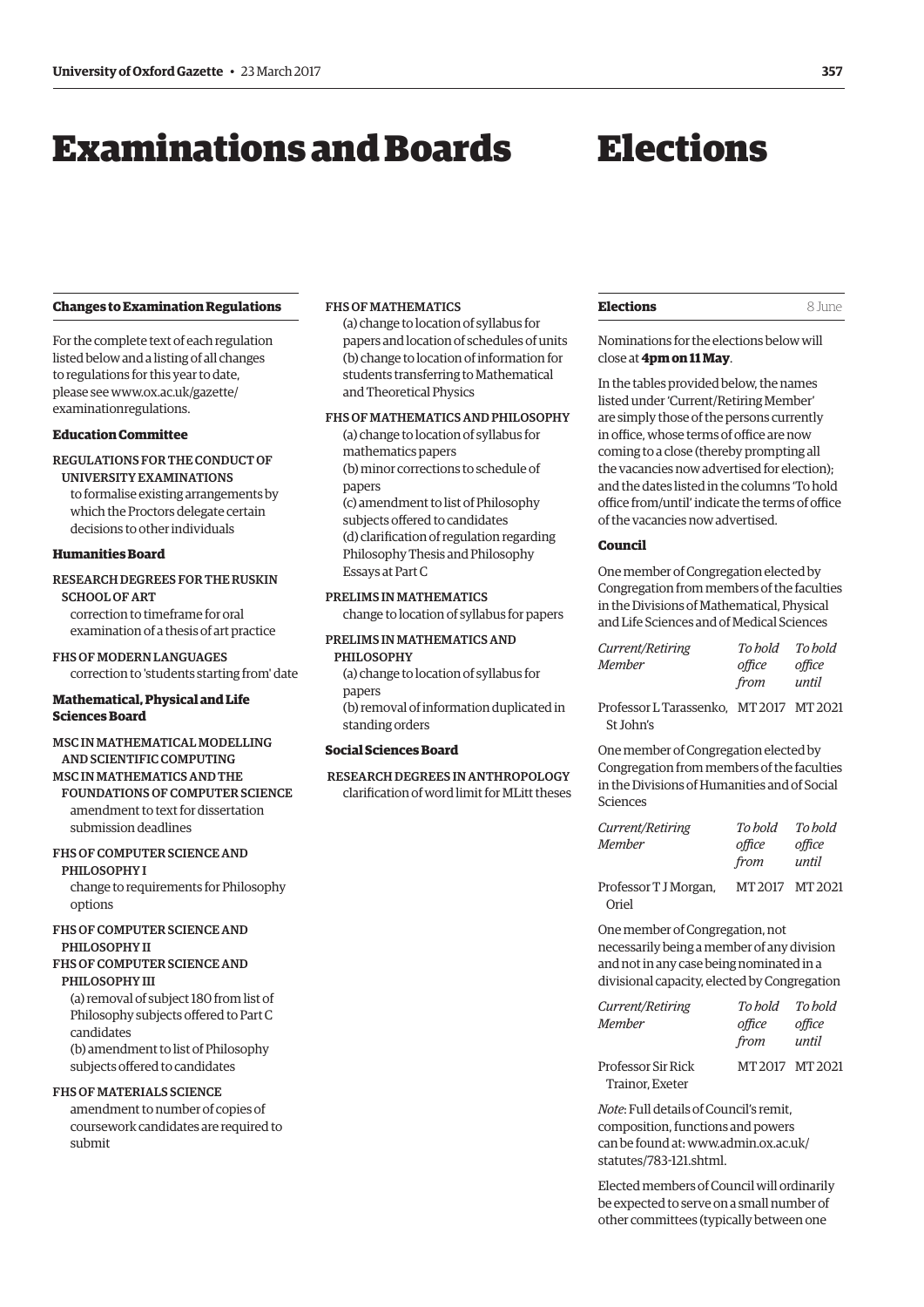and three, usually including at least one of the main committees of Council, ie PRAC, GPC, Education Committee, Personnel Committee, Research Committee).

For further information, please contact the Senior Assistant Registrar (Governance) ([nigel.berry@admin.ox.ac.uk\).](mailto:nigel.berry@admin.ox.ac.uk)

## **Committees reporting to Council**

# AUDIT AND SCRUTINY COMMITTEE

One member of Congregation elected by Congregation from among members of the faculties in the Divisions of Humanities and Social Sciences who shall not serve on Council or on any committee which in the view of Council has mainline executive authority within the University, or hold any office in the University or any college which involves executive authority

| Current/Retiring<br><b>Member</b> | To bold<br>office<br>from | To hold<br>office<br>until |
|-----------------------------------|---------------------------|----------------------------|
| Dr Catherine<br>MacKenzie.        | with<br>immediate         | HT 2021                    |
| Faculty of Law                    | effect                    |                            |

One member of Congregation, not necessarily being a member of any division and not in any case being nominated in a divisional capacity, who shall be elected by Congregation who shall not serve on Council or on any committee which in the view of Council has mainline executive authority within the University, or hold any office in the University or any college which involves executive authority

| Current/Retiring                                           | To hold | To hold |
|------------------------------------------------------------|---------|---------|
| Member                                                     | office  | office  |
|                                                            | from    | until   |
| Professor Jeffrey Tseng, MT 2017 HT 2022<br>St Edmund Hall |         |         |

*Note*: At its meeting on 9 February 2015, Council approved the suspension of regulation 8.4 of Council Regulations 15 of 2002 to allow the term of office for those members elected by Congregation to be extended by one academic term in the next round of elections, so that future elected members will begin their term of office at the start of Hilary term.

For further information, please contact the Secretary [\(sally.vine@admin.ox.ac.uk\).](mailto:sally.vine@admin.ox.ac.uk)

# BUILDINGS AND ESTATES **SUBCOMMITTEE**

One person elected by Congregation

| <i>Current/Retiring</i> |        | To hold To hold |
|-------------------------|--------|-----------------|
| Member                  | office | office          |
|                         | from   | until           |
|                         |        |                 |

Professor R G Ratcliffe, MT 2017 MT 2020 New College

Further information on the subcommittee can be found at: www.admin.ox.ac.uk/ [statutes/regulations/520-122d.shtml. For](www.admin.ox.ac.uk/statutes/regulations/520-122d.shtml)  further information, please contact the Secretary ([shaka.obhiozele@admin.ox.ac.](mailto:shaka.obhiozele@admin.ox.ac.uk)  $11k$ 

# CONTINUING EDUCATION BOARD

One member of the Department for Continuing Education elected by and from among the members of the department

| Current/Retiring           | To hold To hold |               |
|----------------------------|-----------------|---------------|
| <b>Member</b>              | office          | office        |
|                            | from            | until         |
| Dr CIRO'Mahony,<br>Kellogg |                 | MT2017 MT2020 |

*Note*: For the purposes of this election, the members of the department are the professors, readers, university lecturers and other staff on grade 8 and above who work in the department.

For further information, please contact the Secretary ([peter.gambles@admin.ox.ac.uk\).](mailto:peter.gambles@admin.ox.ac.uk)

# CURATORS OF THE UNIVERSITY LIBRARIES

One member of Congregation elected by Congregation

| Current/Retiring<br>Member         | To bold<br>office<br>from | To hold<br>office<br>until |
|------------------------------------|---------------------------|----------------------------|
| Dr L J Smith.<br>Harris Manchester | MT 2017 MT 2021           |                            |

Full details of the Curators' remit, composition, functions and powers can be [found at: www.admin.ox.ac.uk/statutes/](www.admin.ox.ac.uk/statutes/regulations/520-122o.shtml) regulations/520-122o.shtml. For further information, please contact the Secretary [\(richard.ovenden@bodleian.ox.ac.uk\).](mailto:richard.ovenden@bodleian.ox.ac.uk)

# NOMINATIONS COMMITTEE

Two persons elected by and from Congregation

| Current/Retiring<br>Memher             | To hold<br>office<br>from | To hold<br>office<br>until |
|----------------------------------------|---------------------------|----------------------------|
| Dr Joanna Ashbourn,<br><b>St Cross</b> |                           | MT 2017 MT 2020            |
| Dr Kate Blackmon.<br>Merton            |                           | MT 2017 MT 2020            |

For further information, please contact the Administrative Secretary [\(thomas.hall@](mailto:thomas.hall@admin.ox.ac.uk) [admin.ox.ac.uk\).](mailto:thomas.hall@admin.ox.ac.uk)

# SOCIALLY RESPONSIBLE INVESTMENT REVIEW COMMITTEE

A member of Congregation elected by Congregation from members of the faculties in the Divisions of Mathematical, Physical and Life Sciences and of Medical Sciences

| Current/Retiring          | To hold To hold |                 |
|---------------------------|-----------------|-----------------|
| <b>Member</b>             | office          | office          |
|                           | from            | until           |
| Professor G M             |                 | MT 2017 MT 2020 |
| Henderson.                |                 |                 |
| <b>University College</b> |                 |                 |

A member of Congregation elected by Congregation from members of the faculties in the Divisions of Humanities and of Social Sciences

| Current/Retiring | To hold        | To hold         |
|------------------|----------------|-----------------|
| Member           | office<br>from | office<br>until |
| Mr BL Caldecott  | MT 2017        | MT 2021         |

*Note*: at its meeting of 17 October 2016, the General Purposes Committee of Council approved a proposal to stagger the terms of office of the two elected members, with one member serving a longer term of office. Regulation 2.2 (1) of Council Regulations 14 of 2002 ([www.admin.ox.ac.uk/statutes/](http://www.admin.ox.ac.uk/statutes/regulations/519-122.shtml) [regulations/519-122.shtml\) wa](http://www.admin.ox.ac.uk/statutes/regulations/519-122.shtml)s duly suspended to allow the above election to be held for a term of office of 4 years instead of the normal 3 years.

For further information, please contact the Secretary ([tora.pickup@admin.ox.ac.uk\).](mailto:tora.pickup@admin.ox.ac.uk)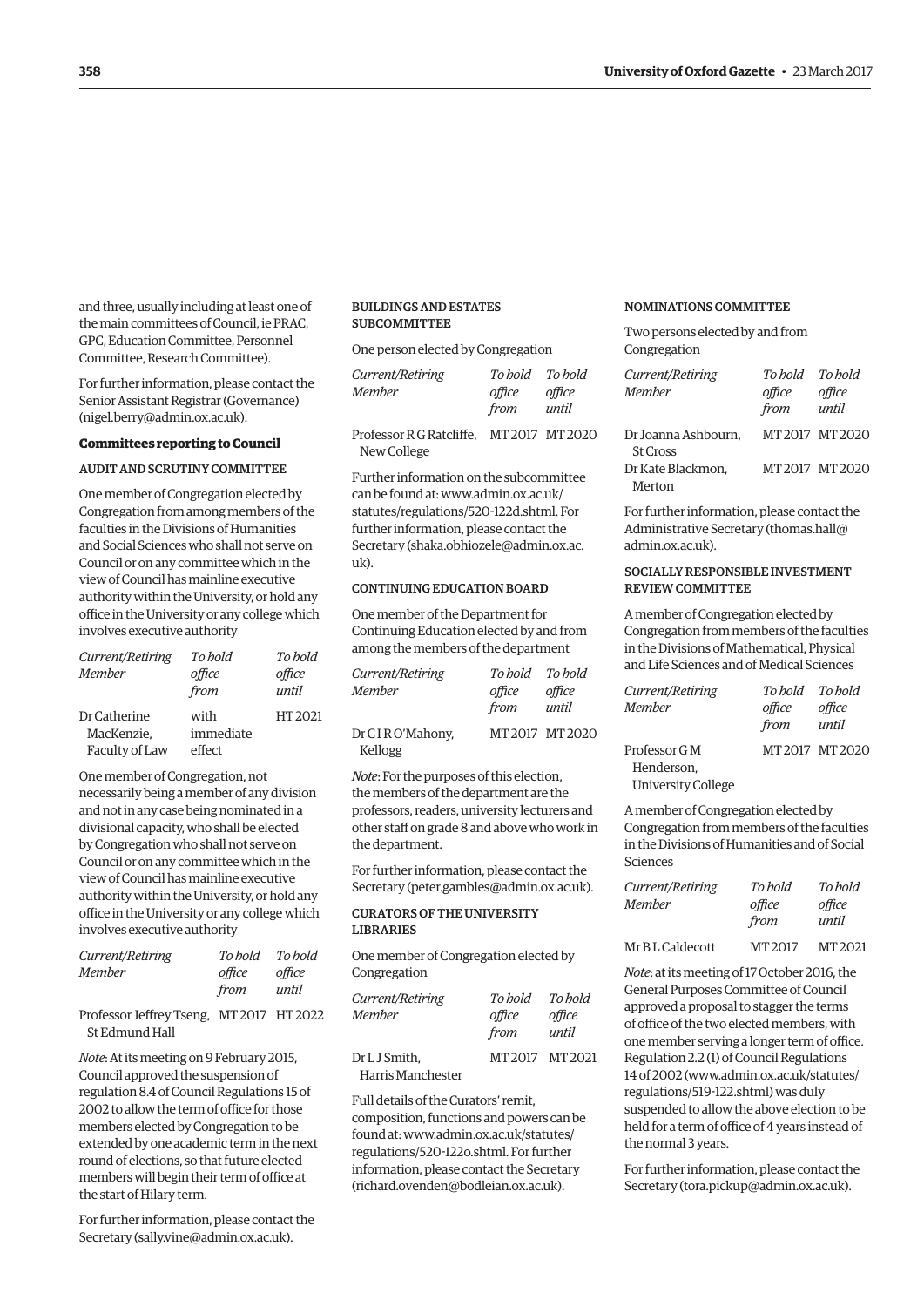# **Other Committees and University Bodies**

# CURATORS OF THE UNIVERSITY PARKS

One person elected by Congregation

| Current/Retiring                  | To hold To hold |                 |
|-----------------------------------|-----------------|-----------------|
| <b>Member</b>                     | office<br>from  | office<br>until |
| Professor N J Kruger,<br>Pembroke |                 | MT 2017 MT 2023 |

For further information, please contact the Secretary [\(thomas.hall@admin.ox.ac.uk\).](mailto:thomas.hall@admin.ox.ac.uk)

# CURATORS OF THE SHELDONIAN **THEATRE**

Two members of Congregation elected by Congregation

| Current/Retiring<br><b>Member</b> | To hold To hold<br>office<br>from | office<br>until |
|-----------------------------------|-----------------------------------|-----------------|
| Dr PR Gambles                     |                                   | MT 2017 MT 2023 |
| Professor S J Payne,              |                                   | MT2017 MT2023   |
| Keble                             |                                   |                 |

*Note*: Further information on the board can [be found at: www.admin.ox.ac.uk/statutes/](www.admin.ox.ac.uk/statutes/regulations/181-084.shtml#_Toc86825837) regulations/181-084.shtml#\_Toc86825837.

For further information, please contact the Secretary ([john.weston@admin.ox.ac.uk\).](mailto:john.weston@admin.ox.ac.uk)

# PANEL FOR CONSTITUTING THE VISITATORIAL BOARD UNDER STATUTE XII PART C

Three members of Congregation required to engage in academic teaching and/or research either by their written contracts of employment or by established and agreed practice elected by Congregation

| Current/Retiring                             | To bold         | To hold         |
|----------------------------------------------|-----------------|-----------------|
| Member                                       | office<br>from  | office<br>until |
| Dr C A J Ballinger,<br>Exeter                | MT2017 MT2021   |                 |
| Professor L J Gullifer.<br>Harris Manchester | MT2017 MT2021   |                 |
| Professor P B Sullivan.<br>Magdalen          | MT 2017 MT 2021 |                 |
|                                              |                 |                 |

*Note*: Further information on the panel can be fou[nd at: www.admin.ox.ac.uk/](www.admin.ox.ac.uk/statutes/353-051a.shtml) statutes/353-051a.shtml a[nd www.admin.](www.admin.ox.ac.uk/statutes/regulations/248-062.shtml) ox.ac.uk/statutes/regulations/248-062. shtml.

For further information, please contact the Secretary ([ellen.hudspith@admin.ox.ac.uk\).](mailto:ellen.hudspith@admin.ox.ac.uk)

## **Divisional Boards**

# HUMANITIES BOARD

One person elected by and from among the members of the Faculty of English Language and Literature

| <i>Current/Retiring</i> | To bold | To hold         |
|-------------------------|---------|-----------------|
| Member                  | office  | office          |
|                         | from    | until           |
| Professor Ros M         |         | MT 2017 MT 2020 |
| Ballaster, Mansfield    |         |                 |

For further information, please contact the Secretary ([lynne.hirsch@humanities.ox.ac.](mailto:lynne.hirsch@humanities.ox.ac.uk) [uk\).](mailto:lynne.hirsch@humanities.ox.ac.uk)

# MATHEMATICAL, PHYSICAL AND LIFE SCIENCES BOARD

Two persons elected by and from among the members of the Faculty of Chemistry

| Current/Retiring<br>Member                       | To hold<br>office<br>from | To hold<br>office<br>until |
|--------------------------------------------------|---------------------------|----------------------------|
| Professor Philip<br>Mountford.<br>St Edmund Hall |                           | MT 2017 MT 2019            |
| Vacancy                                          |                           | MT 2017 MT 2021            |
| One person elected by and from among<br>.        |                           |                            |

the members of the Faculty of Computer Science

| Current/Retiring                       | To bold | To bold |
|----------------------------------------|---------|---------|
| <b>Member</b>                          | office  | office  |
|                                        | from    | until   |
| Professor Lukasiewicz, MT 2017 MT 2021 |         |         |
| Faculty of Computer                    |         |         |
| Science                                |         |         |

One person elected by and from among the members of the Faculty of Earth Sciences

| Current/Retiring<br><b>Member</b>       | To hold<br>office<br>from | To hold<br>office<br>until |
|-----------------------------------------|---------------------------|----------------------------|
| Professor Donald G<br>Fraser, Worcester | MT2017 MT2021             |                            |

One person elected by and from among the members of the Faculty of Engineering

| Current/Retiring | To hold To hold |                 |
|------------------|-----------------|-----------------|
| <b>Member</b>    | office<br>from  | office<br>until |
| Vacancy          | MT2017 MT2021   |                 |
|                  |                 |                 |

One person elected by and from among the members of the Faculty of Physics

| Current/Retiring | To hold | To bold |
|------------------|---------|---------|
| Member           | office  | office  |
|                  | from    | until   |

Professor Lesley J Gray, MT 2017 MT 2021 St Cross

One person elected by and from among the members of the Faculty of Statistics

| Current/Retiring       | To hold        | To hold         |
|------------------------|----------------|-----------------|
| Member                 | office<br>from | office<br>until |
| Professor G D Reinert. | MT2017 MT2021  |                 |

Keble

For further information, please contact the Secretary ([saira.shaikh@mpls.ox.ac.uk\).](mailto:saira.shaikh@mpls.ox.ac.uk)

# MEDICAL SCIENCES BOARD

One person from the Department of Biochemistry and the Nuffield Department of Clinical Medicine who is also a member of the Faculty of Biochemistry, the Faculty of Clinical Medicine, the Faculty of Physiological Sciences or the Faculty of Psychological Studies, elected by the members of the Faculty of Biochemistry, the Faculty of Clinical Medicine, the Faculty of Physiological Sciences and the Faculty of Psychological Studies

| Current/Retiring | To bold | To bold |
|------------------|---------|---------|
| Member           | office  | office  |
|                  | from    | until   |

Professor Mark Sansom, MT 2017 MT 2021 Corpus Christi, Faculty of Biochemistry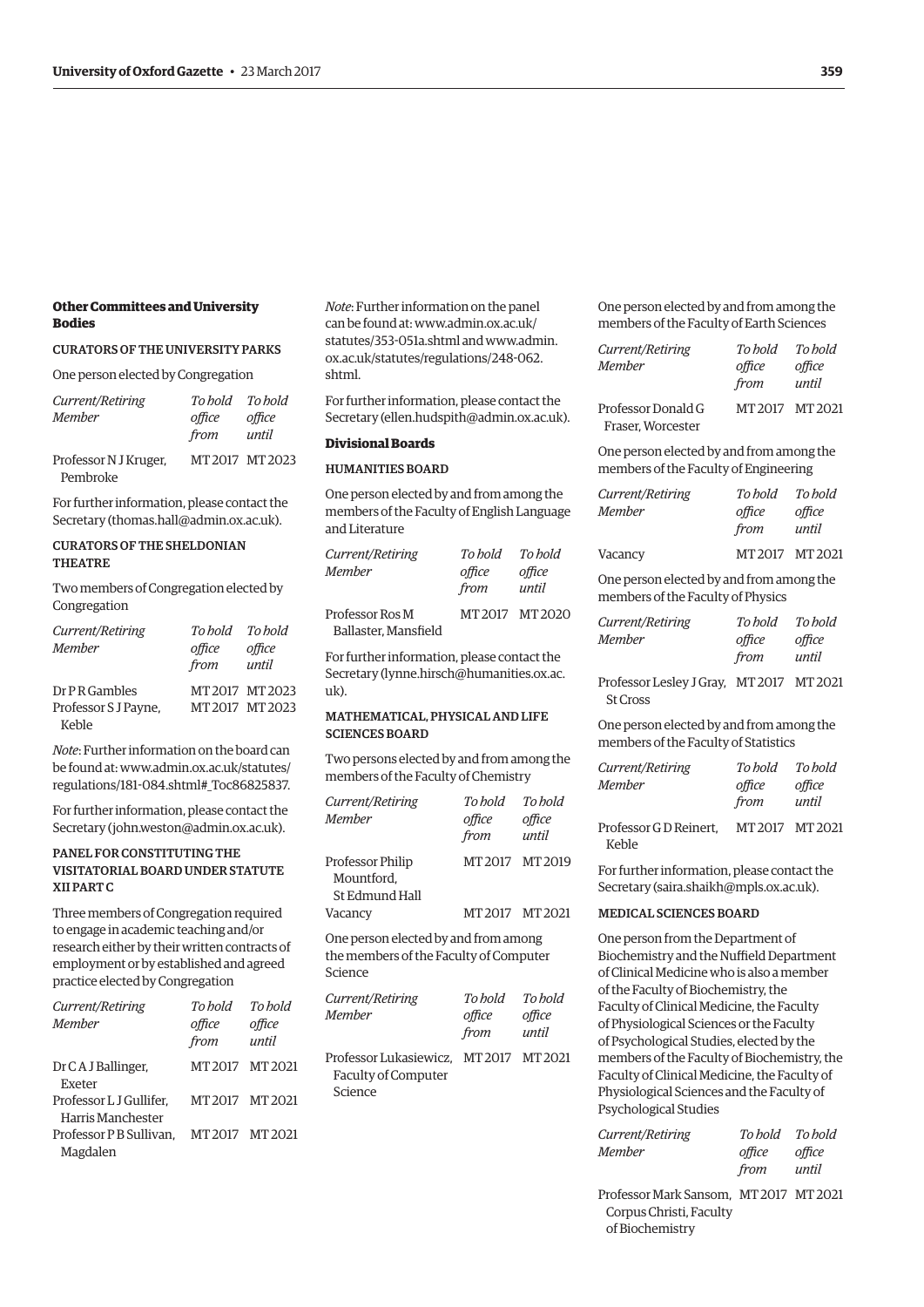One person from the Nuffield Department of Clinical Neurosciences, the Department of Experimental Psychology, the Department of Pharmacology and the Department of Psychiatry who is also a member of the Faculty of Biochemistry, the Faculty of Clinical Medicine, the Faculty of Physiological Sciences or the Faculty of Psychological Studies, elected by the members of the Faculty of Biochemistry, the Faculty of Clinical Medicine, the Faculty of Physiological Sciences and the Faculty of Psychological Studies

| Current/Retiring | To hold To hold |        |
|------------------|-----------------|--------|
| Member           | office          | office |
|                  | from            | until  |

Professor Anna Christina MT 2017 MT 2021 Nobre, St Catherine's, Faculty of Psychological Studies

One person from the Nuffield Department of Obstetrics and Gynaecology, the Department of Oncology and the Nuffield Department of Surgical Sciences who is also a member of the Faculty of Biochemistry, the Faculty of Clinical Medicine, the Faculty of Physiological Sciences or the Faculty of Psychological Studies, elected by the members of the Faculty of Biochemistry, the Faculty of Clinical Medicine, the Faculty of Physiological Sciences and the Faculty of Psychological Studies

| Current/Retiring    | To hold | To hold         |
|---------------------|---------|-----------------|
| <b>Member</b>       | office  | office          |
|                     | from    | until           |
| Professor Freddie C |         | MT 2017 MT 2021 |
| Hamdy, Balliol,     |         |                 |
| Faculty of Clinical |         |                 |
| Medicine            |         |                 |

One person from the Nuffield Department of Orthopaedics, Rheumatology and Musculoskeletal Sciences and the Sir William Dunn School of Pathology who is also a member of the Faculty of Biochemistry, the Faculty of Clinical Medicine, the Faculty of Physiological Sciences or the Faculty of Psychological Studies, elected by the members of the Faculty of Biochemistry, the Faculty of Clinical Medicine, the Faculty of Physiological Sciences and the Faculty of Psychological Studies

| Current/Retiring                       | To hold | To hold |
|----------------------------------------|---------|---------|
| <b>Member</b>                          | office  | office  |
|                                        | from    | until   |
| Professor Andrew Carr. MT 2017 MT 2021 |         |         |
| Worcester, Faculty of                  |         |         |
| Clinical Medicine                      |         |         |

One person from the Department of Paediatrics, the Department of Primary Care Health Sciences and the Nuffield Department of Population Health who is also a member of the Faculty of Biochemistry, the Faculty of Clinical Medicine, the Faculty of Physiological Sciences or the Faculty of Psychological Studies, elected by the members of the Faculty of Biochemistry, the Faculty of Clinical Medicine, the Faculty of Physiological Sciences and the Faculty of Psychological Studies

| Current/Retiring    | To hold | To hold         |
|---------------------|---------|-----------------|
| Member              | office  | office          |
|                     | from    | until           |
| Professor Sir Rory  |         | MT 2017 MT 2021 |
| Collins, St John's, |         |                 |
| Faculty of Clinical |         |                 |
| Medicine            |         |                 |

One person from the Department of Physiology, Anatomy and Genetics and the Radcliffe Department of Medicine who is also a member of the Faculty of Biochemistry, the Faculty of Clinical Medicine, the Faculty of Physiological Sciences or the Faculty of Psychological Studies, elected by the members of the Faculty of Biochemistry, the Faculty of Clinical Medicine, the Faculty of Physiological Sciences and the Faculty of Psychological Studies

| Current/Retiring |        | To hold To hold |
|------------------|--------|-----------------|
| Member           | office | office          |
|                  | from   | until           |

Professor Hugh Watkins, MT 2017 MT 2021 Merton, Faculty of Clinical Medicine

One person from among the externally funded research staff who are members of the Faculty of Biochemistry, the Faculty of Clinical Medicine, the Faculty of Physiological Sciences and the Faculty of Psychological Studies, elected jointly by the members of the Faculty of Biochemistry, the Faculty of Clinical Medicine, the Faculty of Physiological Sciences and the Faculty of Psychological Studies

| Current/Retiring | To hold | To hold       |
|------------------|---------|---------------|
| <b>Member</b>    | office  | office        |
|                  | from    | until         |
| Professor Xin Lu |         | MT2017 MT2021 |

One person from among the members of staff who are not Heads of Department or statutory professors who are members of the Faculty of Biochemistry, the Faculty of Clinical Medicine, the Faculty of Physiological Sciences and the Faculty of Psychological Studies, elected jointly by the members of the Faculty of Biochemistry, the Faculty of Clinical Medicine, the Faculty of Physiological Sciences and the Faculty of Psychological Studies

| Current/Retiring                                                         | To hold         | To hold |
|--------------------------------------------------------------------------|-----------------|---------|
| Member                                                                   | office          | office  |
|                                                                          | from            | until   |
| Professor Kate Nation,<br>St John's, Faculty of<br>Psychological Studies | MT 2017 MT 2021 |         |

For further information, please contact the Secretary ([david.bryan@medsci.ox.ac.uk\).](mailto:david.bryan@medsci.ox.ac.uk)

# **Faculty Boards**

## BOARD OF THE FACULTY OF CLASSICS

Two persons elected by and from among the members of the Subfaculty of Classical Languages and Literature

| Current/Retiring<br><b>Member</b> | To hold<br>office<br>from | To hold<br>office<br>until |
|-----------------------------------|---------------------------|----------------------------|
| Dr R M Armstrong,<br>St Hilda's   | MT 2017                   | MT 2019                    |
| <b>Professor Gregory</b>          | MT2017 MT2019             |                            |
| Hutchinson,                       |                           |                            |
| Christ Church                     |                           |                            |

For further information, please contact the Secretary ([administrator@classics.ox.ac.uk\).](mailto:administrator@classics.ox.ac.uk)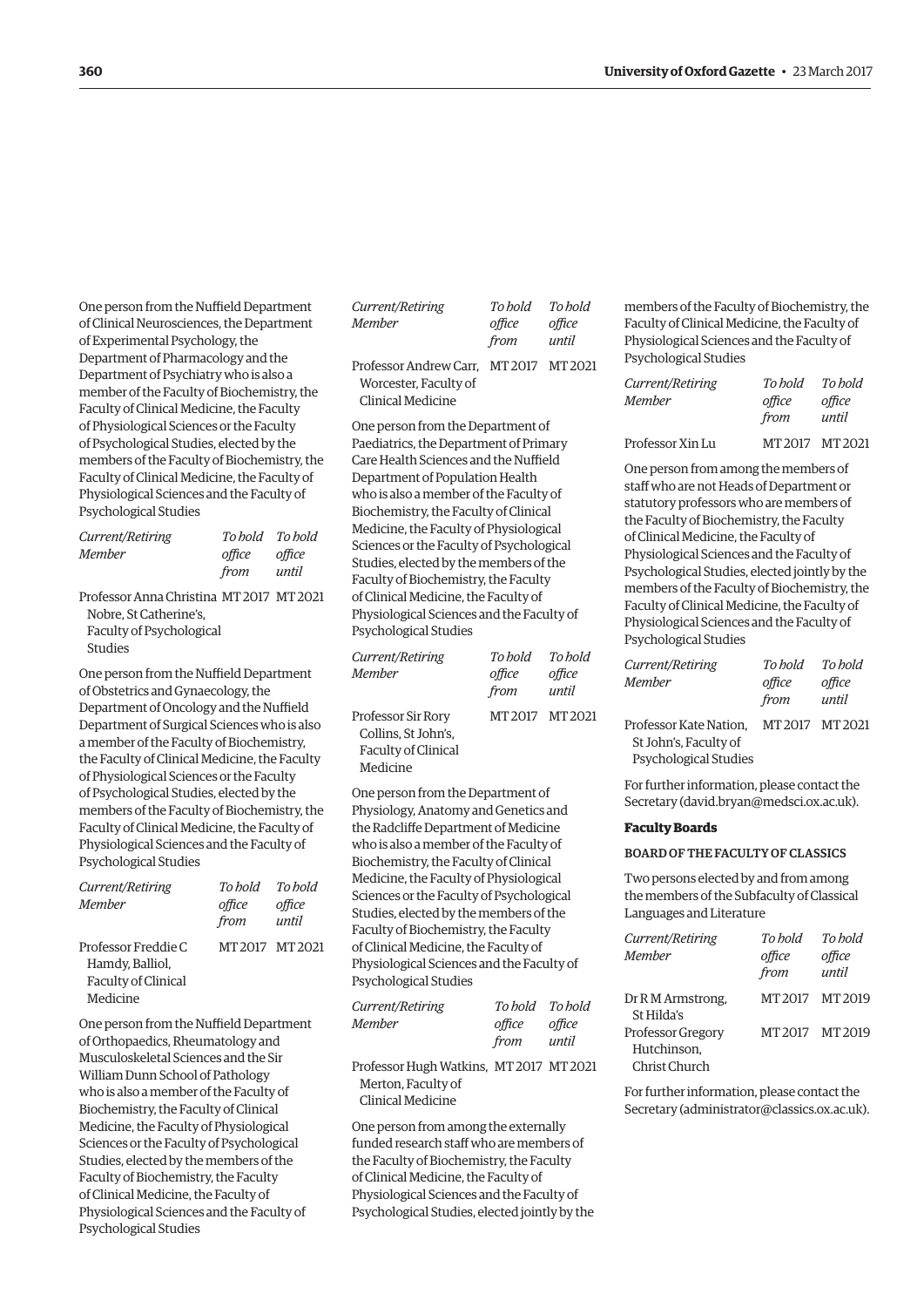# BOARD OF THE FACULTY OF ENGLISH LANGUAGE AND LITERATURE

Four persons elected by and from the members of the Faculty of English Language and Literature

| Current/Retiring<br>Member                            | To hold<br>office<br>from | To hold<br>office<br>until |
|-------------------------------------------------------|---------------------------|----------------------------|
| Dr F P V Leneghan,<br><b>St Cross</b>                 | MT 2017                   | MT 2019                    |
| Dr C M McLoughlin,<br>Harris Manchester               | MT2017 MT2019             |                            |
| Professor DL Wakelin.<br>St Hilda's                   | MT 2017                   | MT 2019                    |
| Professor A A Williams. MT 2017 MT 2019<br>St Peter's |                           |                            |

For further information, please contact the Secretary [\(sadie.slater@ell.ox.ac.uk\).](mailto:sadie.slater@ell.ox.ac.uk)

# BOARD OF THE FACULTY OF HISTORY

Nine persons elected by and from among the members of the Faculty of History holding posts on the establishment or under the aegis of the board

| Current/Retiring                                  | To hold       | To bold |
|---------------------------------------------------|---------------|---------|
| Member                                            | office        | office  |
|                                                   | from          | until   |
| Professor J C Belich.<br><b>Balliol</b>           | MT2017 MT2019 |         |
| Professor RN Gildea.<br>Worcester                 | MT2017 MT2019 |         |
| Professor Pekka                                   | MT2017 MT2019 |         |
| Hämäläinen,                                       |               |         |
| St Catherine's                                    |               |         |
| Dr D M Hopkin, Hertford MT 2017 MT 2019           |               |         |
| Professor Robert Iliffe. MT2017 MT2019<br>Linacre |               |         |
| Dr M E Mulholland,                                | MT2017 MT2019 |         |
| St Catherine's                                    |               |         |
| Professor KHA                                     | MT2017 MT2019 |         |
| O'Rourke, All Souls                               |               |         |
| Dr J B Parkin, St Hugh's                          | MT2017 MT2019 |         |
| Dr Sîan Pooley,                                   | MT2017 MT2019 |         |
| Magdalen                                          |               |         |

For further information, please contact the Secretary [\(administrator@history.ox.ac.uk\).](mailto:administrator@history.ox.ac.uk)

# BOARD OF THE FACULTY OF LAW

Four Official Members elected by all members of the faculty and from the persons qualified to be Official Members as per Regulation 10 of Council Regulations 19 of 2002

| Current/Retiring<br>Member | To bold<br>office<br>from | To hold<br>office<br>until |
|----------------------------|---------------------------|----------------------------|
| John H Armour, Oriel       | MT 2017                   | MT 2020                    |
| H G Collins. All Souls     | MT 2017                   | MT2020                     |
| Professor Catherine        | MT 2017                   | MT 2020                    |
| Redgwell, All Souls        |                           |                            |
| Julian Roberts.            |                           | MT 2017 MT 2020            |
| Worcester                  |                           |                            |

Eleven Ordinary Members elected by and from all members of the faculty exclusive of the persons qualified to be Official Members as per Regulation 10 of Council Regulations 19 of 2002

| Current/Retiring       | To bold | To hold |
|------------------------|---------|---------|
| Member                 | office  | office  |
|                        | from    | until   |
| R F Condry, St Hilda's | MT 2017 | MT 2020 |
| S Enchelmaier, Lincoln | MT 2017 | MT 2020 |
| L A Ferguson, Oriel    | MT 2017 | MT 2020 |
| J S Getzler, St Hugh's | MT 2017 | MT 2020 |
| I L Goold. St Anne's   | MT 2017 | MT 2020 |
| S C Green, St Hilda's  | MT 2017 | MT2020  |
| T Krebs, Brasenose     | MT 2017 | MT 2020 |
| G Lamond. Balliol      | MT 2017 | MT 2020 |
| DP Nolan. Worcester    | MT 2017 | MT 2020 |
| E J F Simpson,         | MT 2017 | MT 2020 |
| Christ Church          |         |         |
| Professor Alison L     | MT 2017 | MT 2020 |
| Young, Hertford        |         |         |
|                        |         |         |

For further information, please contact the Secretary ([charlotte.vinnicombe@law.ox.ac.](mailto:charlotte.vinnicombe@law.ox.ac.uk) [uk\).](mailto:charlotte.vinnicombe@law.ox.ac.uk)

# BOARD OF THE FACULTY OF LINGUISTICS, PHILOLOGY AND PHONETICS

Two persons elected by and from among the members of the Faculty of Linguistics, Philology and Phonetics

| Current/Retiring                                | To hold To hold |        |
|-------------------------------------------------|-----------------|--------|
| Member                                          | office          | office |
|                                                 | from            | until  |
| Dr Mary Baltazani,<br>St Anne's                 | MT2017 MT2019   |        |
| Professor MD Maiden. MT 2017 MT 2019<br>Trinity |                 |        |

For further information, please contact the Secretary ([administrator@ling-phil.ox.ac.](mailto:administrator@ling-phil.ox.ac.uk) [uk\).](mailto:administrator@ling-phil.ox.ac.uk)

# BOARD OF THE FACULTY OF MUSIC

Two persons elected by and from among the members of the Faculty of Music

| Current/Retiring                      | To hold       | To hold |
|---------------------------------------|---------------|---------|
| <b>Member</b>                         | office        | office  |
|                                       | from          | until   |
| Dr M R Doffman.<br>Linacre            | MT2017 MT2019 |         |
| Dr H J Hope, Magdalen MT 2017 MT 2019 |               |         |

For further information, please contact the Secretary ([catherine.lieben@music.ox.ac.](mailto:catherine.lieben@music.ox.ac.uk) [uk\).](mailto:catherine.lieben@music.ox.ac.uk)

# BOARD OF THE FACULTY OF PHILOSOPHY

Four persons elected by and from among the members of the Faculty of Philosophy

| Current/Retiring<br>Member             | To hold<br>office<br>from | To hold<br>office<br>until |
|----------------------------------------|---------------------------|----------------------------|
| Professor MK Davies,<br>Corpus Christi |                           | MT2017 MT2019              |
| Dr G M Kahane.<br>Pembroke             |                           | MT2017 MT2019              |
| Professor P A Lodge,<br>Mansfield      |                           | MT2017 MT2018              |
| Dr CG Timpson,                         |                           |                            |
| <b>Brasenose</b>                       |                           | MT2017 MT2019              |

For further information, please contact the Secretary ([haf@philosophy.ox.ac.uk\).](mailto:haf@philosophy.ox.ac.uk)